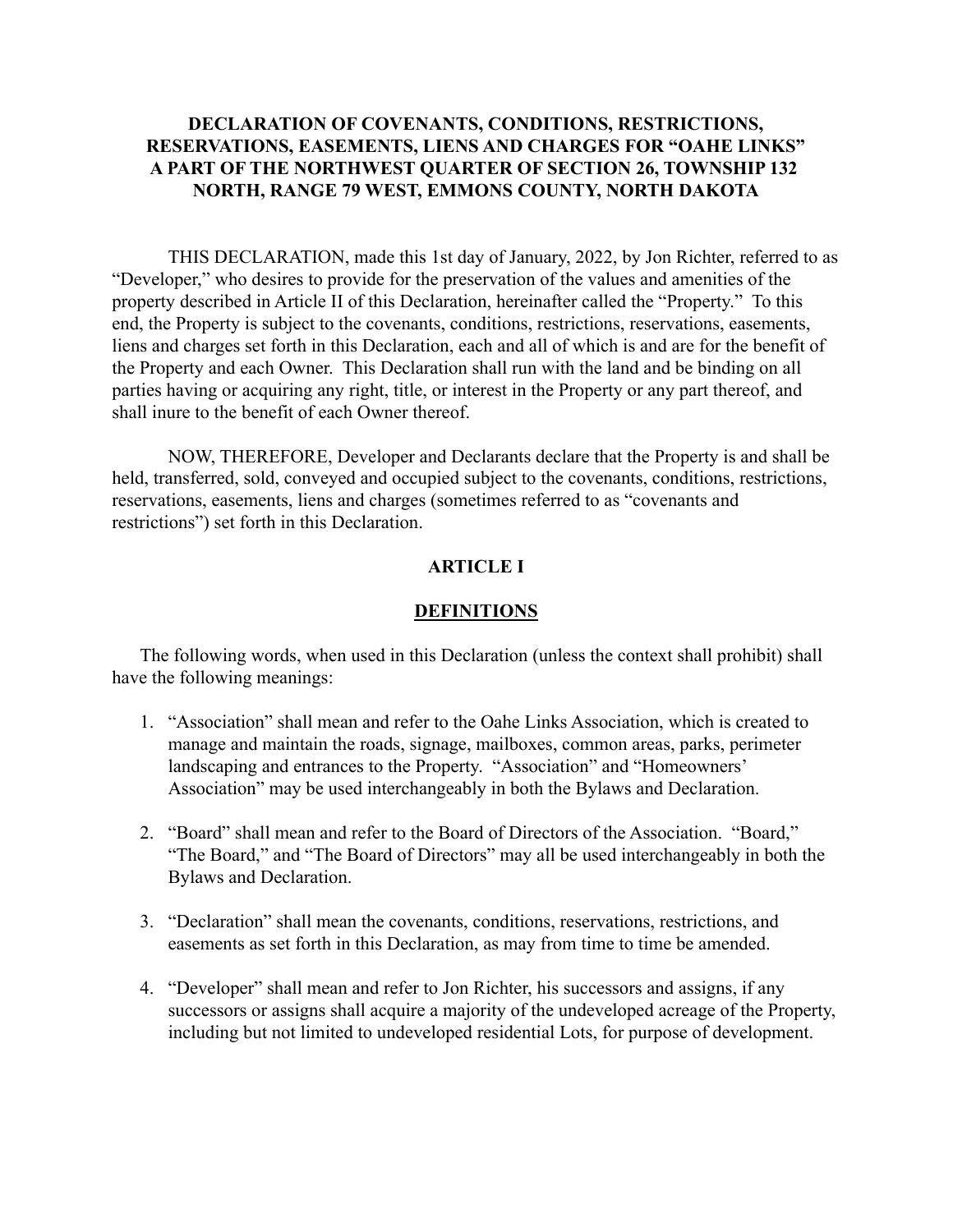- 5. "Lot" shall mean and refer to a lot that is depicted on the Plat or re-plat of the Property. If a Lot as shown on the Plat or a portion thereof is added to an adjacent Lot, then the same shall be considered as one Lot for purposes of this Declaration.
- 6. "Owner" shall mean and refer to the record owner, whether one or more persons or entities, of a fee simple title to any Lot which is a part of the Property, including contract sellers, but excluding those having an interest merely as security for the performance of an obligation.
- 7. "Plat" shall mean and refer to the Plat of Survey of the Oahe Links Subdivision.
- 8. "Property" shall mean that real property described more specifically in Article II of this Declaration. The Property shall be commonly known and referred to as "Oahe Links."

### **ARTICLE II**

## **PROPERTY SUBJECT TO THIS DECLARATION**

The Property which is and shall be held, transferred, sold, conveyed and occupied subject to this Declaration is described as follows:

Lots 1 through 18 of Oahe Links Subdivision, Part of Northwest Quarter of Section 26, Township 132 North, Range 79 West, Emmons County, North Dakota.

All of which real property shall hereinafter be called the "Property." Portions of the Property that 1) have been or will be dedicated to the public, whether for park space, right-of-way, or other uses, or 2) will be conveyed by the Developer to the Homeowners' Association as green space or landscaped areas shall not be subject to this Declaration to the extent the intended use of the dedicated or conveyed property is inconsistent with this **Declaration** 

## **ARTICLE III**

## **ARCHITECTURAL CONTROL**

1. **Oahe Links ARCHITECTURAL REVIEW COMMITTEE**. There is hereby established Oahe Links Architectural Review Committee ("Review Committee") for the Property which shall be comprised of the Developer until the time that residences have been constructed and completed on all Lots or until the time the Developer decides to divest itself of partial or full responsibility for architectural control. When such partial control is relinquished, the responsibility shall be vested in a committee comprised of two Owners and the developer, who shall be selected by the developer. When full control is relinquished by the developer, the responsibility shall be vested in a committee comprised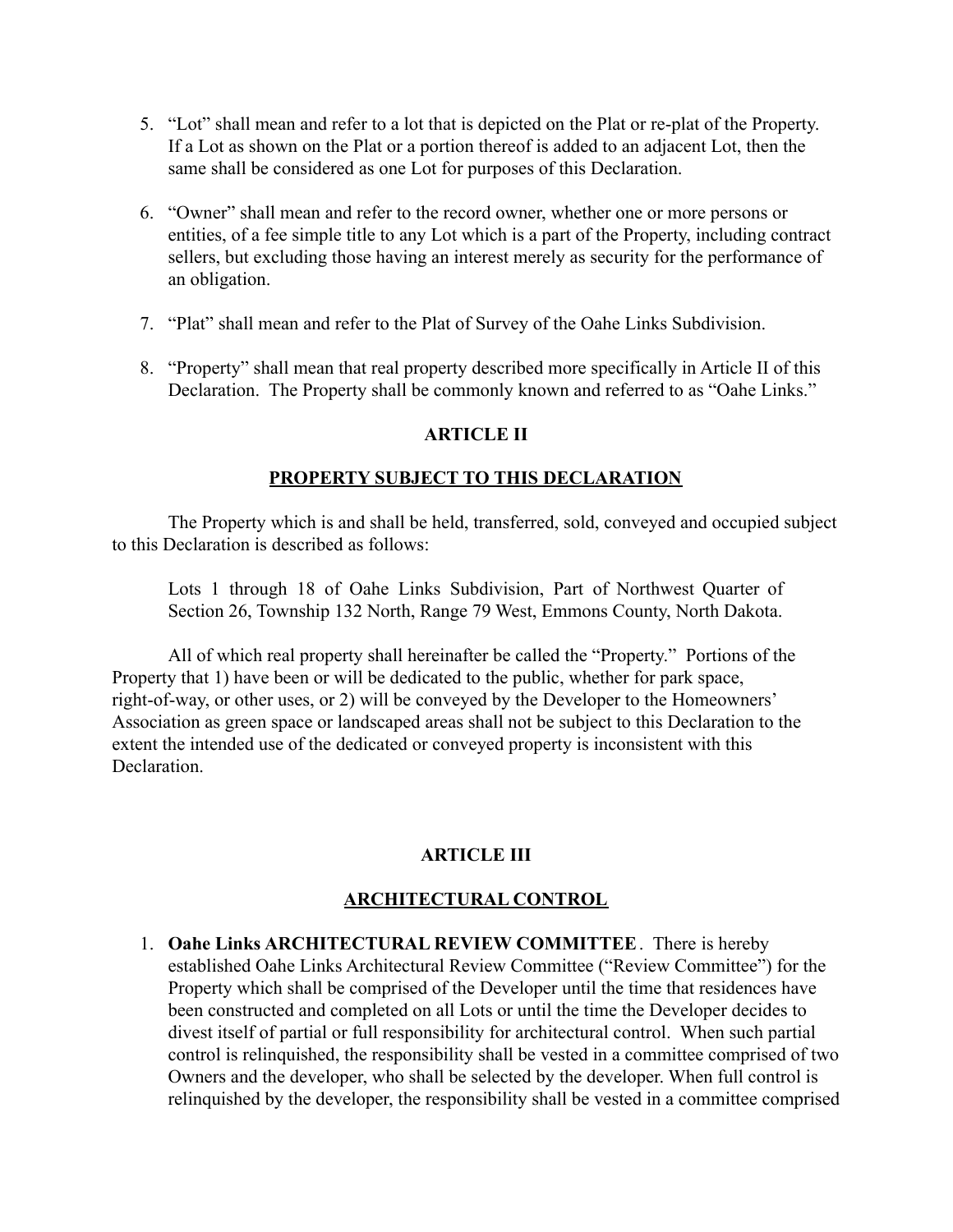of three Owners, who shall be elected by all Owners in the subdivisions. The elected committee shall, at that time, adopt a meeting schedule and rules of operation. It shall be conclusively presumed that there has been no complete construction upon all properties or that the Developer has not divested itself of responsibility for architectural control unless there is a sworn affidavit of record stating that one or the other of said factual circumstances exists.

- 2. **PROCEDURE FOR SUBMISSION OF PLANS AND SPECIFICATIONS**. One copy of plans (for which receipt must be acknowledged in writing) will be submitted to the Review Committee. Approval or disapproval of those plans will be made in writing within fifteen (15) days after the receipt of those plans. In the event the Review Committee fails to approve or disapprove of the plans and related documents within this fifteen (15) day period, approval will not be required and the related covenants shall be deemed to have been met. Approval shall not be arbitrarily withheld or delayed, it being the intention of the Review Committee to grant or withhold the approval for the purpose of establishing a quality, restricted residential lake development, free from objectionable or value-destroying features and in conformity with the governing zoning codes, building codes and other applicable regulations then in force.
- 3. **ARCHITECTURAL CONTROL**. No building, fence, wall, landscaping feature, pool, play structure, driveway, sidewalk or any other structure shall be commenced, erected or maintained on the Lots, nor shall any exterior addition to or change or alteration thereto be made to any buildings on the Lots until plans and specifications for the same have been submitted to and approved in writing by the Review Committee from time to time.
	- a. Plans submitted for approval shall include the following:
		- i. One complete set of house plans. The house plans should indicate construction materials and specifications, roofing material, exterior finishes and colors.
		- ii. One site plan. The plan should indicate the basement outline with projections shown as a dotted line. The garage footprint and exterior steps or decks should be indicated. The main floor proposed grade, and the basement floor grade should be clearly shown. The site plan should clearly indicate the finished landscape grade at each corner of the building as well as those adjacent to any unusual indentations within an elevation. The site plan should indicate sidewalk, walkway, driveway locations and sizes, and the trees or area of trees that will be removed from the Lot.
	- b. No improvement, fill or structure whatsoever other than a residential dwelling, patio walls, swimming pools, accessory buildings allowed by this Declaration customary and reasonable landscaping, and fences allowed by this Declaration all as may be subject to the Review Committee and limitations set forth herein, may be erected, placed or maintained on any Lot.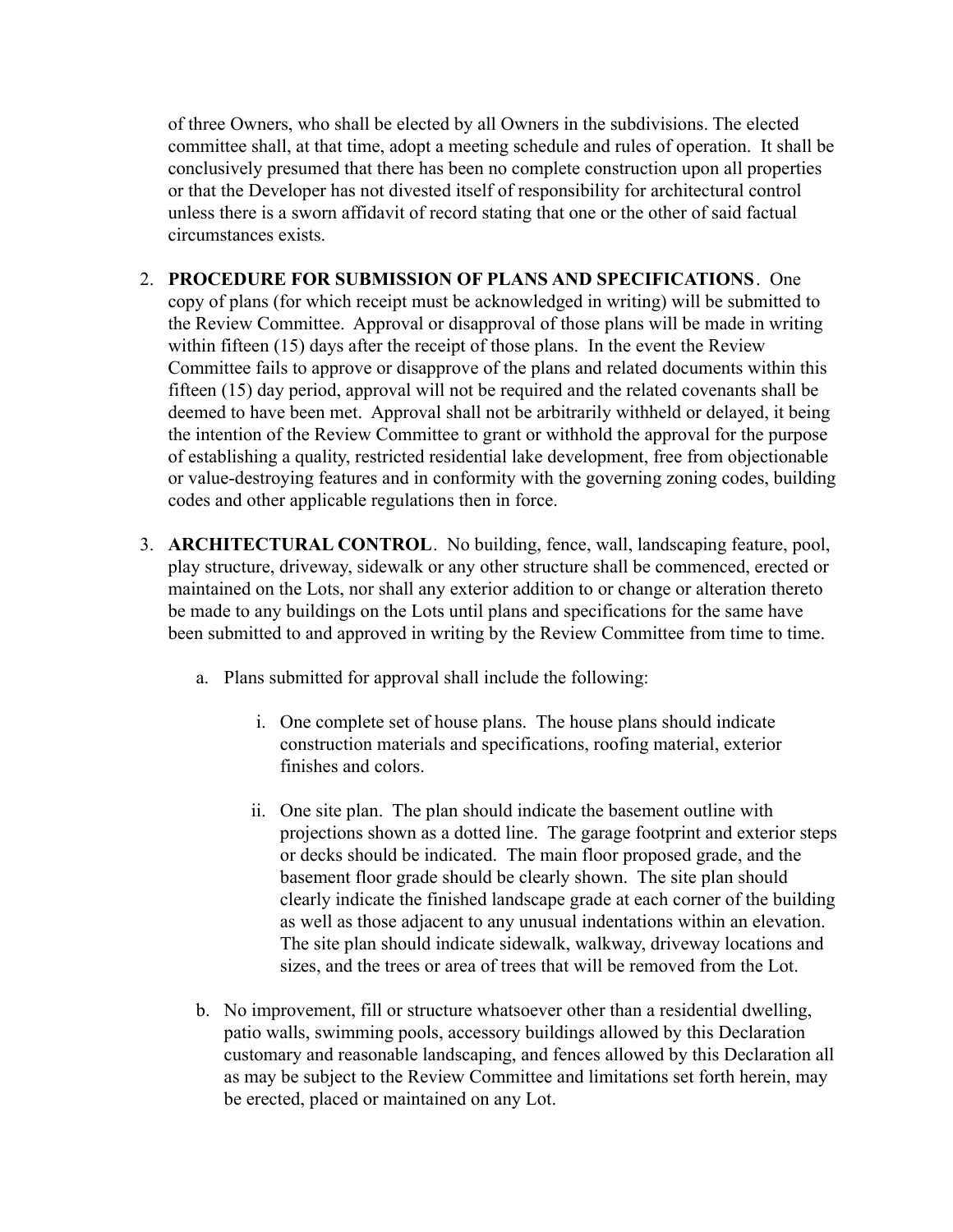- c. The Review Committee may disapprove plans and specifications if, in the Review Committee's discretion, the proposed improvement is inconsistent with the covenants and restrictions set forth in this Declaration, or if, in the Review Committee's discretion, the proposed improvement interferes with the preservation of value of the Property. Any variance approved by the Review Committee from these covenants and restrictions shall not be deemed precedential.
- d. Accessory structures such as pools, pool houses, gazebos, utility buildings, storage buildings, additional garages, lean-to, car-port, decks and play structures should be indicated on the site plan. No accessory structure will be permitted without the written approval of the Review Committee, regardless of whether any such accessory structure is allowed by this Declaration.
- e. Any and all solar heating devices or satellite dishes, TV and radio antennae must be approved by the Review Committee.
- f. The exterior minimum square footage requirements as set forth in this Declaration shall apply. Square foot calculations will not include basements, open porches and decks or garages. A reduction of the square footage with respect to any of the Lots may be granted by the Review Committee, If the Committee believes that the overall curb appeal of the proposed dwelling does not diminish the look or the property values of the surrounding neighborhood. Any reduction shall be evidenced by a written certificate of variance issued by the Review Committee.
- g. No white, light, or bright colored roofs shall be permitted unless approved by the Review Committee.
- h. The design of each residence shall be considerate of the site plan of neighboring residences which have been previously constructed to promote privacy of each residence and to avoid nuisance to existing residences.
- i. No building shall be erected on any Lot unless the side Lot clearances and the setbacks are in compliance with Emmons County Zoning Ordinances for residential zoning districts unless variances are approved by the Review Committee and Emmons County. Eaves and steps shall also be constructed in such a way so as to comply with such zoning ordinances and restrictions, provided however, that this shall not be construed to permit any portion of a building on a Lot to encroach upon another Lot. This Declaration may provide setbacks which are more restrictive than Emmons County's Zoning Ordinance.
- 4. **CONSTRUCTION TIME AND REQUIREMENTS**. Construction of all primary structures shall be substantially completed within two (2) years after issuance of any building permit for the structure. Landscaping shall be completed as soon as weather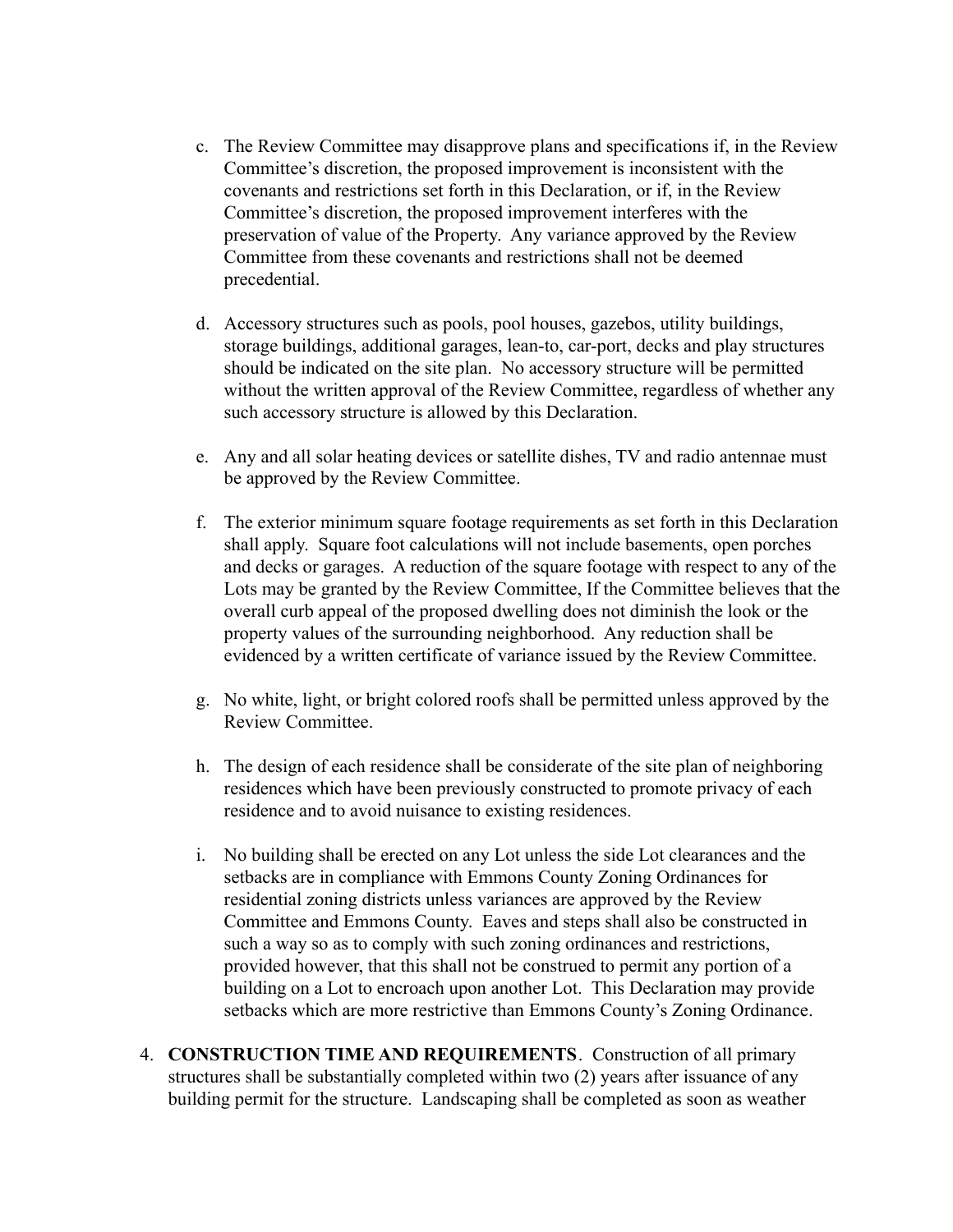permits following substantial completion of the primary structure, but in any event, within fifteen (15) months of issuance of the building permit. Contractors, subcontractors and materialmen shall perform construction activities on any Lot in a neat and clean manner, and shall keep the Lot and all surrounding property free of debris, trash and discarded building materials.

No storage of building materials on a Lot shall be permitted outside of the residential dwelling or outbuilding after the twenty-four (24) month construction period. No construction activities shall be deemed to constitute a nuisance for a violation of this Declaration by the reason of noise, dust, presence of vehicles or construction machinery, posting of signs or similar activities, provided that such construction is pursued to completion within the time prescribed herein, is in compliance with applicable federal, state and local laws and ordinances and any rules and regulations adopted pursuant thereto, and conforms to usual construction practices in the area. No construction activities shall be carried on in such a way as to create a health hazard or unreasonably interfere with the use and enjoyment by any Owner. Should construction on, or maintenance of, any Lot be undertaken in a manner inconsistent with the Restrictions imposes by the is Declaration, Developer may immediately undertake such action as is necessary to render any Lot consistent with this Declaration and thereafter the Owner of any such Lot shall pay Developer upon demand Developer's costs of doing so plus a fifteen (15%) percent administrative fee.

5. **NEW CONSTRUCTION**. All improvements constructed on Lots shall be new construction and no buildings or other structures shall be moved from other locations onto any Lot without written approval from the Developer.

# **ARTICLE IV**

## **GENERAL COVENANTS AND RESTRICTIONS**

- 1. **DWELLING SIZE**. Residential dwellings constructed on the following Lots shall be at least 1,000 square feet, unless a variance is issued in writing by the Review Committee. The above stated minimum square footage requirements do not include basements, garages, decks, or porches.
- 2. **CURB APPEAL**. Vinyl siding is not preferred on the structure and will not be allowed without written approval of the Review Committee.
- 3. **HOME CONSTRUCTION**. The association encourages but does not require the following construction attributes. However, the association may deny a building permit do to lack of curb appeal. Our common-sense approach to the overall beauty of the subdivision is in the best interests of all lot owners.
	- a. We encourage 10% brick or stone on river facing side and street view side.
	- b. We discourage the use of vinyl siding.
	- c. We encourage stone or rock covered retaining walls as needed based on each lot.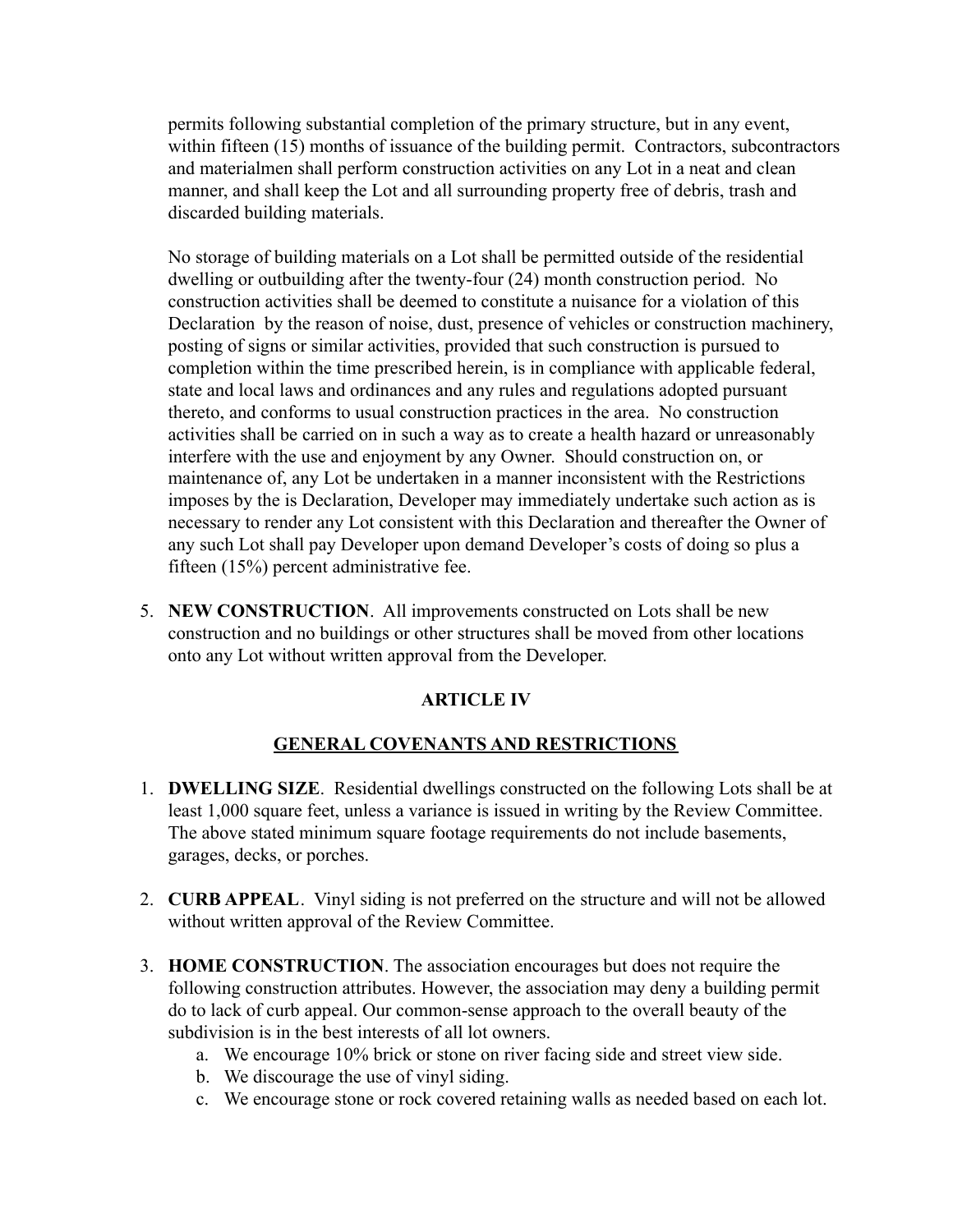- d. We encourage windows made of aluminum clad or vinyl construction.
- e. We encourage many large windows on river side of homes to provide enhanced view and increase home value.
- f. Garages and accessory buildings should be constructed of materials complimentary to the home. All buildings require association approval.
- g. We encourage the use low maintenance building materials on all exposed areas.
- h. We encourage the planting of trees; however, the trees should not interfere with the river views for any lot owner. All tree locations require association approval.
- i. We encourage the building of walkout basements on the lots with significant elevation change that fit this type of design.
- j. The association will review all home design characteristics in order to increase the protect the home value for every lot owner, especially for the specific lot owner we are reviewing.
- k. While restrictive, all reviews are in the best interest of the subdivision.
- 4. **SETBACK PROVISIONS**. The residence on each Lot shall be at least twenty-five (25') feet from the private road easement depicted on the Plat, and shall not be closer to the side property line than ten (10') feet. The Review Committee may issue a variance, on a case-by-case basis, to allow for appropriate Lot development or drainage. The Developer may restrict Owners from constructing improvements in locations which interfere with the view of neighboring lot owners.
- 5. **PARKING RESTRICTIONS**. In order to prevent frequent on-street parking or of extended duration, the private drive depicted on the Plat shall be restricted as follows: 1) on-street parking shall be intermittent and infrequent only, when hosting gatherings or the like; and 2) on-street parking shall not be used for an extended duration, but in any event, for not more than six (6) hours at a time.
- 6. **ACCESSORY STRUCTURES**. Each Lot will be restricted to construction of a single-family residence. Accessory buildings with a maximum size of One Thousand Two Hundred (1,500) square feet may be approved, provided that such accessory building is constructed as part of the design style and with the same exterior materials as the house, and provided that the site plan is harmonious with the neighboring properties. The Review Committee may, on a case-by-case basis, reduce or increase an accessory building's allowable total square footage based on the dimensions of a particular Lot, and the impacts a proposed accessory building has on the views of neighboring Lots.
- 7. **LOT DRAINAGE CONTROL**. All Lots shall be graded in a manner to prevent stormwater runoff from negatively impacting neighboring properties. The construction of any Lot which causes negative impacts to any other Lot shall be remedied by the Lot which caused such negative impacts. Each Lot shall be kept and maintained to be in compliance with current storm water regulations until such times when the Lot is sodded or seeded. Positive drainage is required to divert water from the residence and to prevent standing water and soil saturation which may be detrimental to structures and enjoyment of the use of property.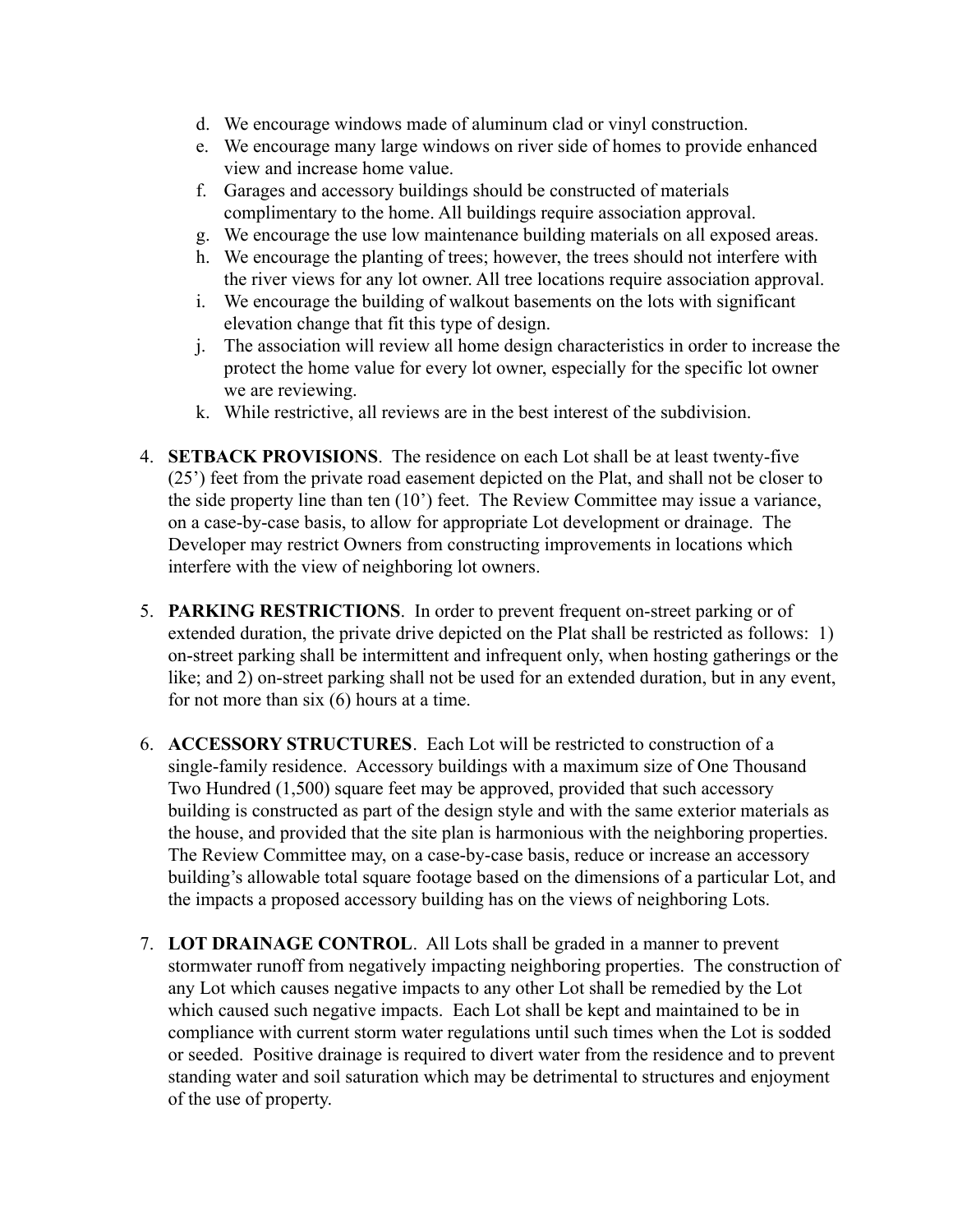- 8. **FENCES/BERMS**. The association discourages the creation of border line fencing due to aesthetic reasons. All fencing provided by the Owner or anyone other than the Developer shall require the approval of the Review Committee prior to installation. No fence shall exceed six (6) feet in height. All fencing must be made of maintenance-free material; no chain-link or wood fence will be permitted. The Review Committee may restrict the Owners to a certain color of fence to appear cohesive with the other fences within the Property. No white or light-colored fences will be allowed. Privacy fencing is only allowed in near proximity to the residence of each Lot and lake-side patios or decks to enhance privacy, and any fencing extending from the residence and lake-side patios or decks or along the lakeshore must be of opaque design and construction so as to not block the view corridors to the lake from adjacent Lots. Fences shall be regularly maintained by the Lot which constructed such fence. Dilapidated or damaged fences are not allowed.
- 9. **SEEDING**. Each Lot shall be sodded or seeded prior to the end of the first construction season that the home is completed. If a home is completed in the winter, the lot shall be sodded or seeded as soon as weather permits. Until the sodding/seeding is completed, as well as thereafter, the Owner of the Lot shall maintain the property in a condition free of noxious weeds.
- 10. **TREES**. Care and maintenance to establish and preserve the health and appearance of new trees is the responsibility of Owners. Trimming of trees to maintain the beauty of the subdivision is the requirement of each lot owner in which the tree(s) reside on.
- 11. **DISEASES AND INSECTS**. No Owner shall permit anything or condition to exist upon any Lot which shall include, breed, or harbor infections plant diseases or noxious insects.
- 12. **UTILITY LINES, RADIO AND TELEVISION ANTENNAS** . To the extent permitted by applicable law, the installation of antennas, satellite dishes or other devices for the transmission of reception of TV or radio signals or any other form or electromagnetic radiation shall be subject to the prior written approval of the Review Committee. Therefore, no antenna satellite or microwave dish or other device for the transmission or reception of television or radio signals shall be constructed, installed, erected, used or maintained on any Lot without the prior written approval of the Review Committee unless applicable law prohibits the Review Committee from requiring such approval. All permanent electrical service and telephone lines shall be placed underground and no outside electrical lines shall be placed overhead except for emergencies and repairs. Electrical poles are not allowed. Any such antennas must be still installed in accordance with the guidelines set forth by the Review Committee.
- 13. **DECKS AND PATIOS**. The association encourages decks and patios to be constructed with maintenance free materials. If, after approval by the Review Committee, any deck is constructed with wood or other materials that require maintenance from time to time, the deck must be regularly maintained and stained at least once every three (3) years.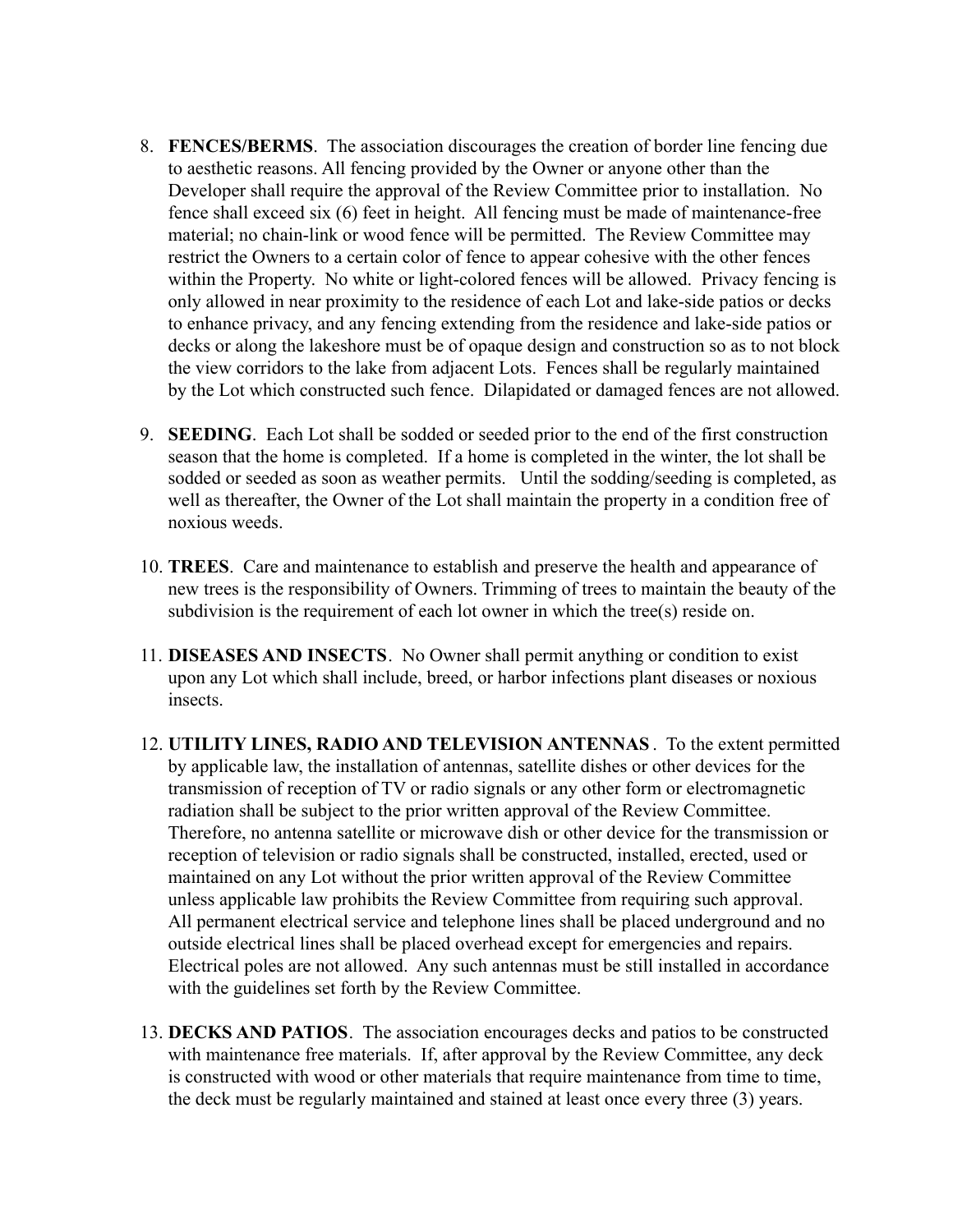- 14. **DOCKS**. The Oahe Links Association is working on creation and approval of a dock system. When available, slips will be available for rent. Choice and availability will be based in chronological order of the date a lot was purchased.
- 15. **TRASH CONTAINERS AND COLLECTION**. No garbage or trash shall be placed or kept on any Lot except in covered containers of a type, size and style which are approved by the Review Committee. In no event shall such containers be maintained so as to be visible from neighboring property except to make the same available for collection and then only for the shortest time reasonably necessary to affect such collection. All rubbish, trash, or garbage shall be removed from Lots and shall not be allowed to accumulate thereon. No outdoor incinerators or composts shall be kept or maintained on any Lot. Burning garbage is not allowed. Oahe Links will have a central location with dumpsters for residents to place their garbage. Use of this site will be part of the association fees. Residents will not be required to be part of this garbage service.
- 16. **BASKETBALL HOOPS AND BACKBOARDS**. No basketball hoop or backboard shall be attached to any structure or other building. Basketball hoops and backboards attached to a freestanding pole may be installed on a Lot provided the location, design and appearance of the basketball hoop and backboard are approved in writing by the Review Committee.
- 17. **PETS AND OTHER ANIMALS**. Other than household pets kept for non-commercial uses, no animals, livestock, poultry, or insects of any kind shall be raised, bred or maintained on any of the Lots. Pets will be restricted to an Owner's Lot, must not be a nuisance and will not be allowed to stay to adjacent property.
- 18. **CLOTHESLINES**. Clotheslines will be permitted as long as placement and design are approved by the Review Committee.
- 19. **VEHICLE PARKING/STORAGE**. No commercial vehicles, motor homes, travel trailers, all-terrain vehicles, side-by-sides, snowmobiles, boats, personal watercraft, construction equipment, and like vehicles shall be parked on a long-term or permanent basis on any Lot in the subdivision unless stored on a boat slip, within the confines of a garage or accessory building, or stored in a manner that is adequately screened from public view with prior approval of Review Committee. All motor vehicles, boats, and personal watercrafts kept on or about a property shall be currently licensed and shall be maintained in an operable condition at all times, temporary mechanical difficulties and breakdowns excepted.
- 20. **CAMPERS**. One modern camper can be used on a lot until the owner builds a permanent residence. The camper must be approved by the Review Committee. On occasion Lot owners can host friends and family with a camper. Visiting campers can be hosted on a temporary basis and must be removed within 7 days.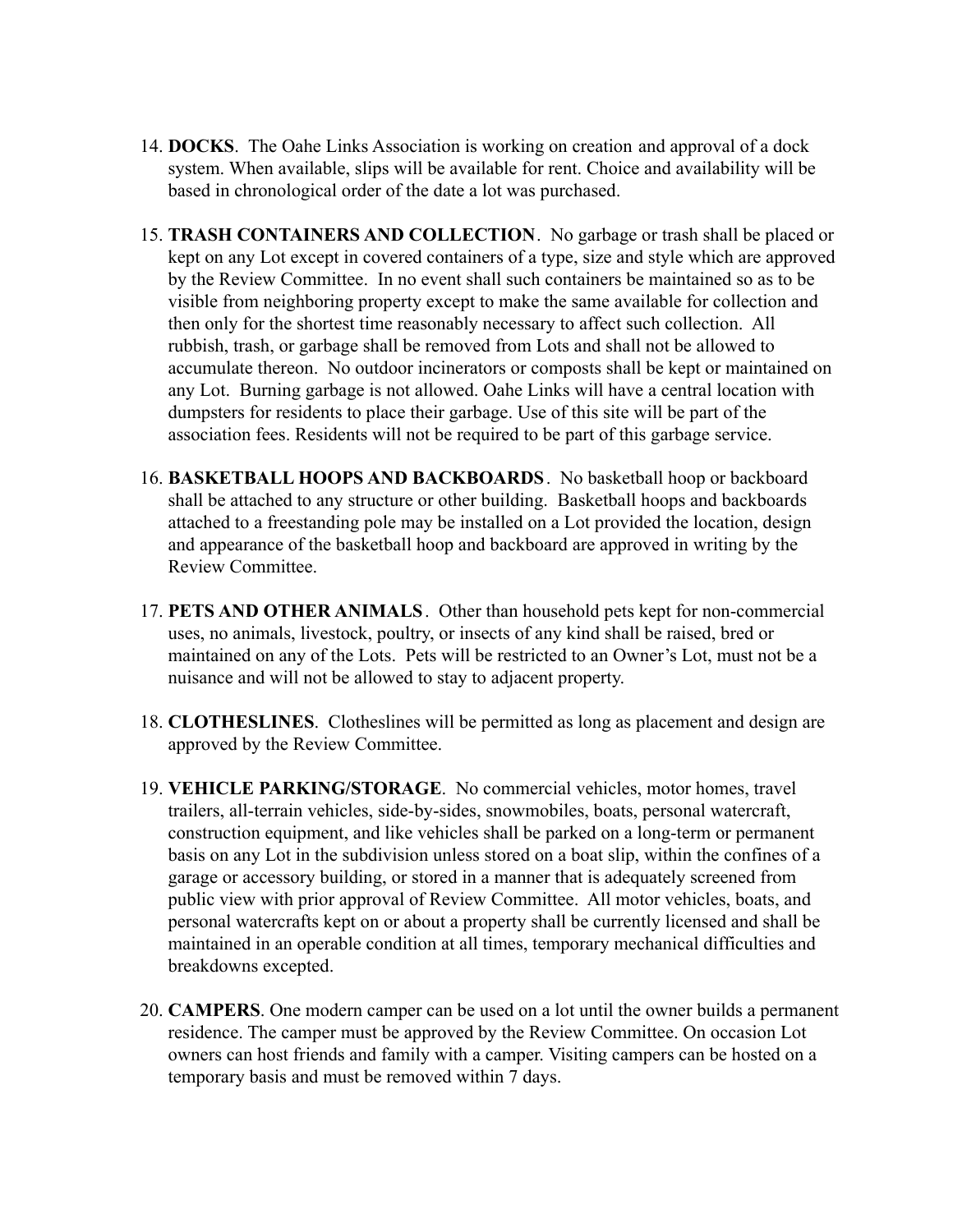### 21. **TRAILER HOMES**. Trailer homes are not allowed.

- 22. **SIGNS**. No billboards or advertising signs of any kind or character shall be erected, placed, permitted or maintained on any Lot except as herein expressly permitted. A name and address sign used solely for the purpose of identification of the dwelling house occupants provided the sign is no more than two (2) feet square maximum and the design of the sign is approved by the Review Committee prior to installation. The provisions of this paragraph may be waived by the Review Committee only when in its discretion the same is necessary to promote the sale of the property in the area of promotion of the Premise. The Review Committee may erect, place and maintain such sign structures as it deems necessary for the operation or identification of the subdivision.
- 23. **NUISANCES**. No noxious or offensive trade or activity shall be carried on upon any Lot nor shall anything be done thereon which may be or become an annoyance or nuisance to the neighborhood. Such restrictions shall include, but not be limited to using the Lot as a dumping ground for rubbish, garbage, trash or other waste materials, the placing thereon of unsightly piles of dirt, lumber or other material except during the construction, and then only during the course of construction. No substance, thing or material may be kept on any part of the Lot that will emit foul or obnoxious odors, or that will cause any noise that will or might disturb the peace, quiet, comfort or serenity of average and reasonable surrounding property owners. No Owner shall allow noxious weeds to occur on any Lot.
- 24. **DIRT REMOVAL**. When there occurs an excess of soil or excavation material as a result of basement excavation or Lot grading, permission to remove that material must be obtained from the Review Committee.
- 25. **EASEMENTS**. Easements for installation of utility and drainage facilities are shown on the plat of the Property, and additional easements will be shown on re-plats of the Property. Within the easement areas, lawns are allowed, but no structure, planting or other materials shall be placed or permitted to remain that interfere with the installation and maintenance of drainage or utility services. The easement area and all improvements thereon shall be maintained continuously by the Owner of the Lot, except for those structures or improvements for which a public authority or utility provider or Association is responsible. All claims for damages arising out of the construction, maintenance, and repair of any utility or drainage facility against the Developer are waived by the Owners. Developer reserves the right to change, lay out, create new or discontinue any street, avenue, or way shown on the plats of the Property not essential for ingress and egress from a Lot it does not own, subject to the approval of the appropriate governmental authority.
- 26. **MINING**. No derrick or other structure designed for use in exploring for oil or natural gas shall be erected, placed, or permitted upon any part of the Lots nor shall any oil natural gas, petroleum, asphalt, or hydrocarbon products or minerals of any kind be produced or extracted anywhere in the Lots. No oil drilling, oil development operation, oil refining quarrying, or mining operations of any kind shall be permitted on any Lot of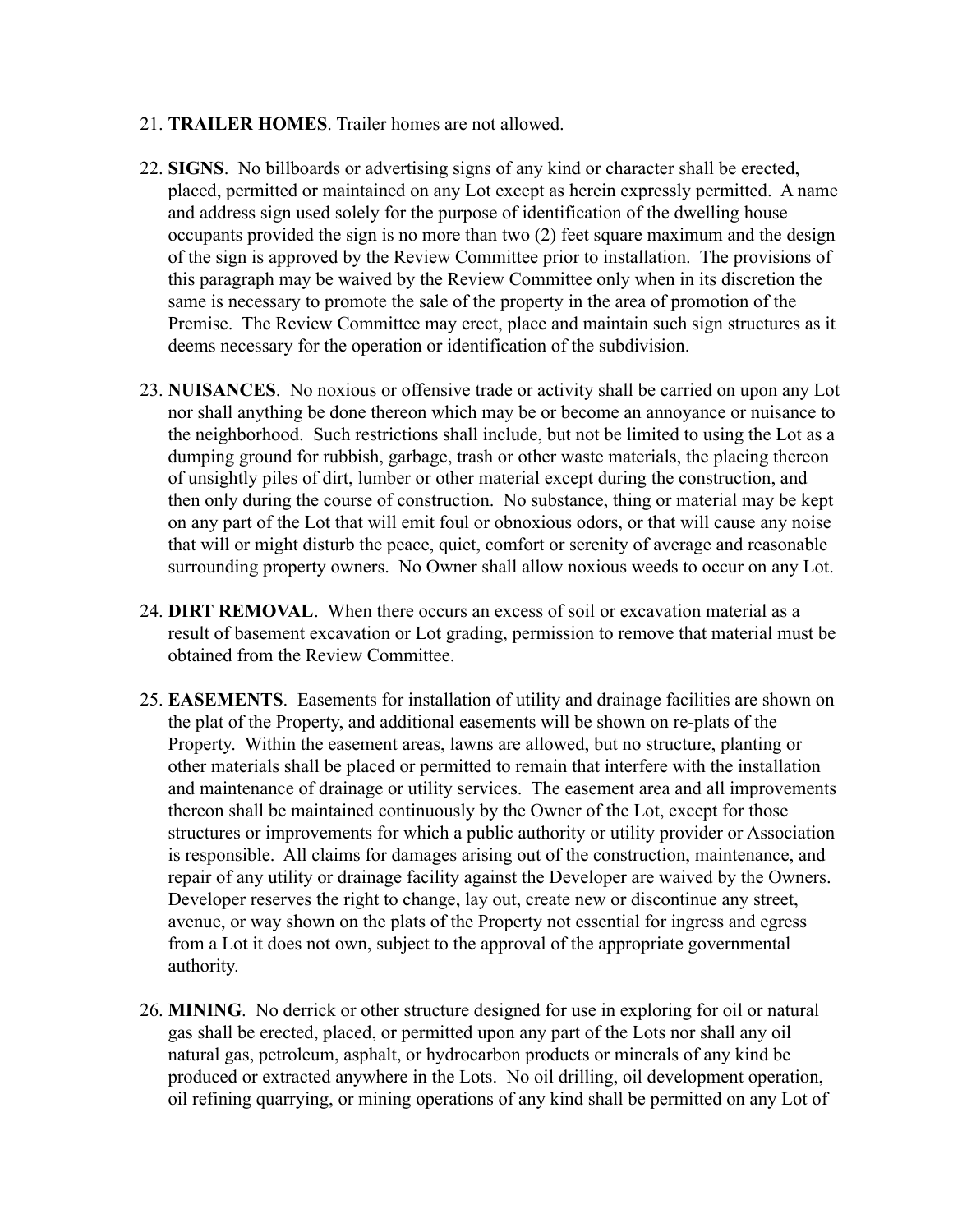any part of the properties nor shall oil wells, tanks, tunnels, mineral excavations or shafts be permitted on part of the Lots.

- 27. **STORMWATER FACILITIES**. All Owners acknowledge that certain stormwater drains will be constructed on the Property. By accepting conveyance of a Lot, all Lot Owners assume the risk of hazards, foreseen and unforeseen, associated with such stormwater drains, including without limitation, risks associated with them as they relate to safety of adults and children. All Lot owners for themselves, their children, guests, invitees, trespassers, successors, assigns, agents, employees and the like, hold the Developer harmless from and against any damage, claim, suit, injury, cost or expense (including attorney's fees), as it pertains to injury to person or damage to property.
- 28. **MORTGAGES**. The breach of any of the foregoing Restrictions shall not defeat or render invalid any lien, mortgage or deed of trust made in good faith for value as to any Lot or Lots or portions of Lots in the Development; but this Declaration shall be binding upon, and effective against any mortgagee, trustee or owner, whose title or whose grantor's title is or was acquired by foreclosure, trustee sale or otherwise.
- 29. **DRIVEWAYS**. Permitted materials for driveway construction include asphalt, interlocking paving stones and case in place concrete. Owners shall be responsible for removing snow and debris from individual driveways.
- 30. **SUBDIVISION PROHIBITED**. Except for Lots owned by the Developer, no Lot shall be re-subdivided by an Owner to form a smaller Lot; provided, however, that two or more entire Lots may be combined to form a larger Lot or Lots with the prior written approval of the Review Committee. Such combined Lot shall thereafter be defined as the "Lot" for purposes of this Declaration.
- 31. **BUSINESS USE RESTRICTION**. Unless prior approval is obtained in writing by the Review Committee, no business, trade, occupation or profession of any kind, whether carried on for profit or otherwise, shall be conducted, maintained or permitted in any Lot except that an Owner or Occupant residing in a Lot may maintain a home occupation or office with infrequent on-site client or customer meetings provided that 1) such use is otherwise in compliance with all applicable ordinance, codes, statutes, other laws, rules and regulations, 2) such use is incidental and secondary to the principal use of the Lot and improvements thereon for residential purposes and does not change the character thereof, 3) such use has no adverse effect on the use or enjoyment of any other part of the Property, 4) such uses do not involve physical alteration of the Lot and or improvements visible from the exterior; and 5) such uses do not involve any observable business activity such as signs, advertising displays, regular deliveries, or pedestrian or vehicular traffic to and from the Lot by customers or employees.

# **ARTICLE VI**

## **OAHE LINKS HOMEOWNERS'ASSOCIATION**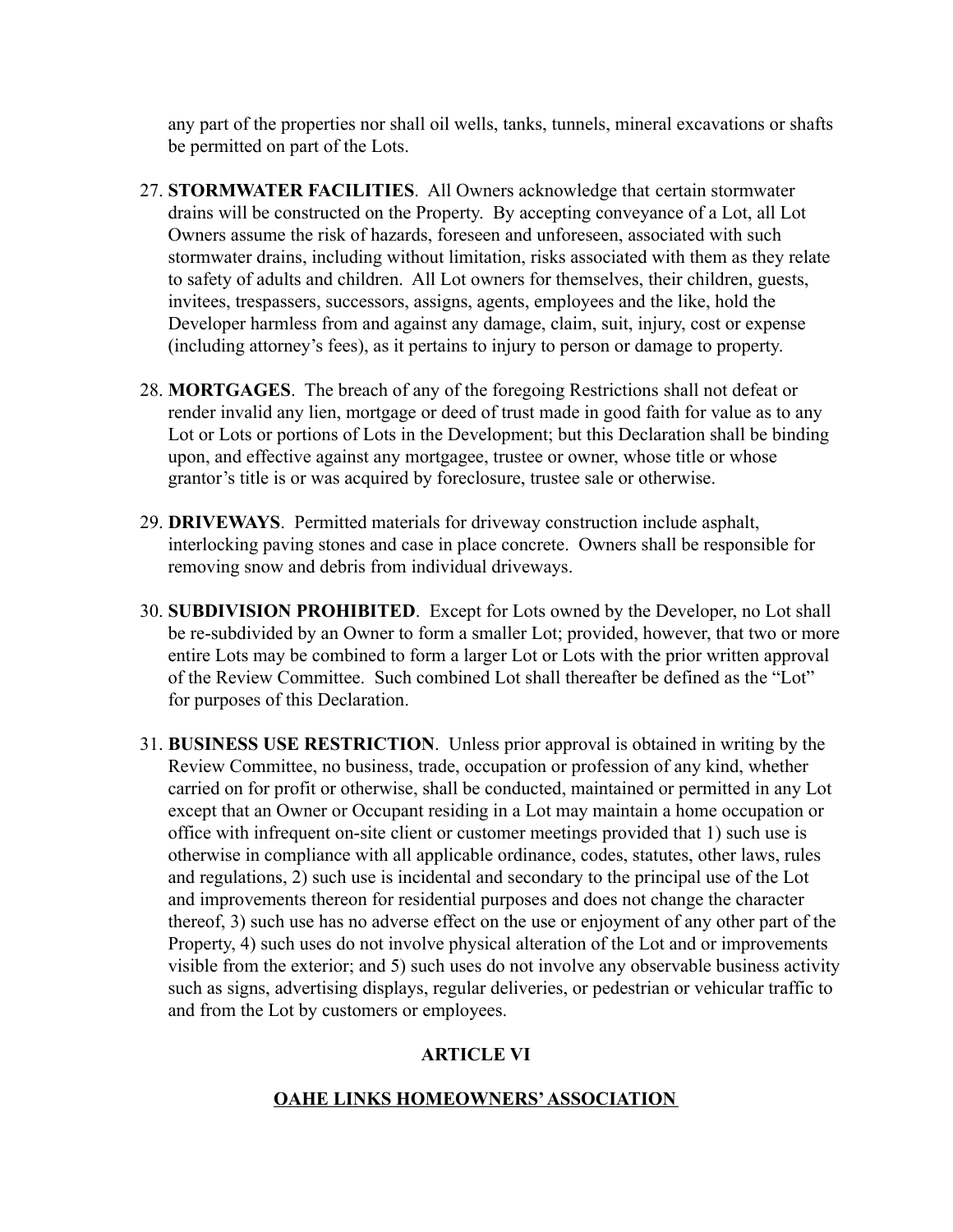1. **MEMBERSHIP IN ASSOCIATION**. Every Owner of any Lot is a mandatory member of the Oahe Links Homeowners'Association. The foregoing is not intended to include persons or entities that hold an interest merely as security for the performance of an obligation. All members of the Association shall be governed and controlled by the Articles of Incorporation and by the Bylaws adopted by the Association, which are not intended to be placed of record. For voting purposes, each Lot shall have one vote.

### 2. **CREATION OF A LIEN AND PERSONAL OBLIGATION AND ASSESSMENTS** .

The Developer hereby covenants, and each Owner of any Lot by acceptance of a deed thereof, whether or not so expressed in such deed, is deemed to covenant and agree to pay the Association annual general assessments or charges, and special assessments for capital improvements. All assessments shall be a charge on the land and shall be a continuing lien upon the property against which each such assessment is made. Each such assessment shall also be the personal obligation of the Owner of such property at the time when the assessment fell due.

- 3. **METHOD OF ASSESSMENT**. By vote of a majority of the members, the Association shall fix their annual assessment upon the basis provided herein, provided, however, that the annual assessment shall set the date(s) such assessments shall become due. The Association may provide for collection of assessments annually or in monthly, quarterly, or semi-annual installments, provided, however, that upon default of the payment of any one or more installments, the entire balance of said assessment may be accelerated, at the option of the Association, to be declared due and payable in full.
- 4. **GENERALASSESSMENT**. The general assessment levied by the Association shall be used exclusively to promote the improvement, maintenance, and operation of the roads, signage, mailboxes, common areas and dock, boat slip, perimeter landscape and entrances to the Property. Each lot, whether improved or unimproved, shall be assessed at a uniform rate with the assessment commencing on a date and for an amount determined necessary by the Association.
- 5. **SPECIALASSESSMENTS FOR CAPITAL IMPROVEMENTS** . In addition to the annual assessments authorized above, the Association may levy, in any assessment year, a special assessment applicable for that year and for not more than the next four succeeding years for the purpose of defraying in whole or in part, the cost of any construction, reconstruction, repair or replacement of capital improvements located within the development including the roads, paving of roads, common areas and dock, boat slip, entrance and the landscaped area for area of the entrance, street lighting, banners, or other decorations to enhance the aesthetic value of the development, sidewalks, or any other improvement, including fixtures and personal property relating thereto, providing that any such assessment shall have the ascent of a two-thirds majority of the Owners who are voting in person or by proxy at a special meeting duly called for that purpose. So long as the Developer owns any Lot any special assessment must be approved in writing by the Developer. Any special assessment shall be levied in equal amounts for each Lot. The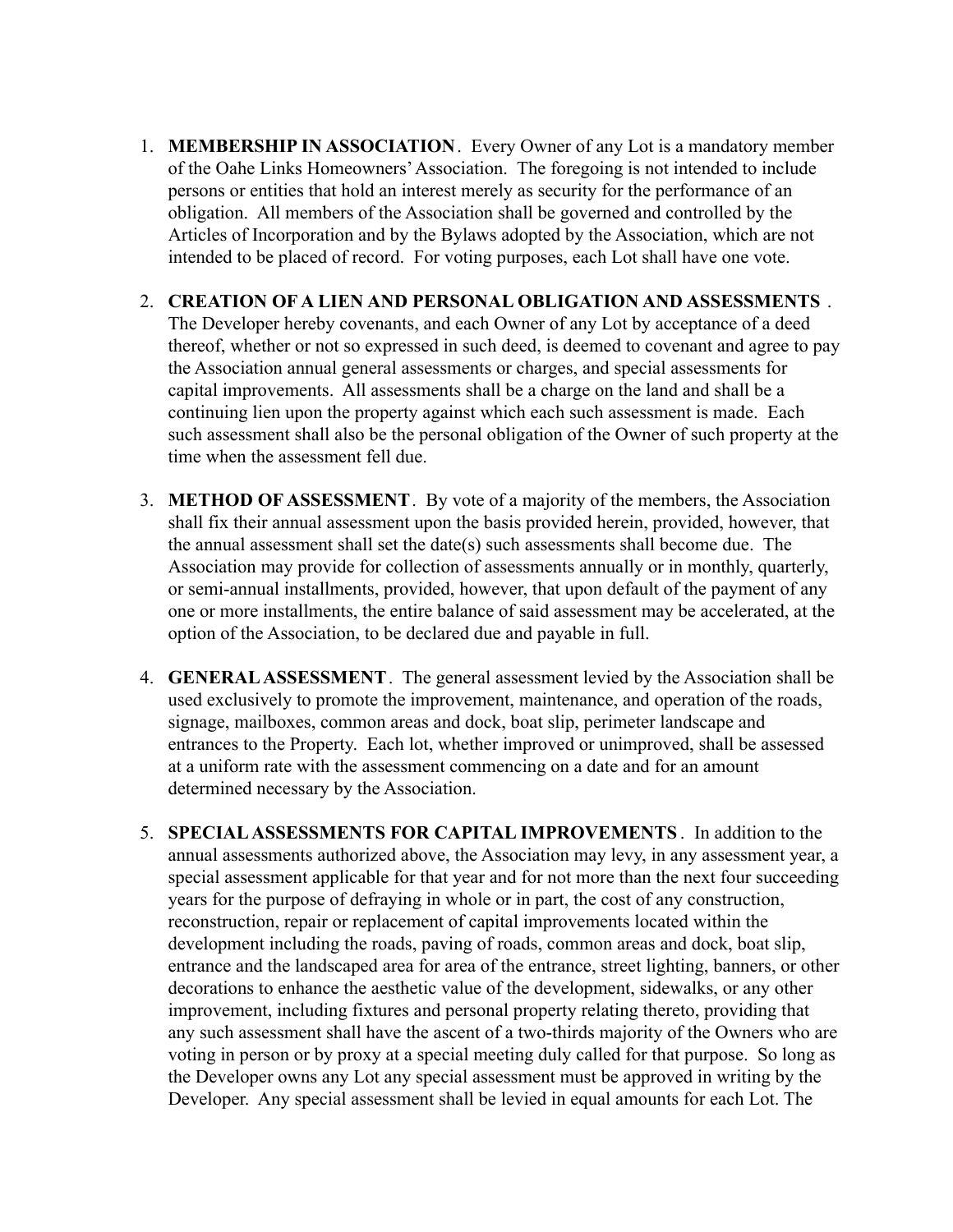Developer predicts the most common assessments to be garbage removal, gravel for roads, and snow removal.

6. **SURPLUS FUNDS**. The Association shall not be obligated to spend in any year all the Assessments and other sums received by it in such year, and may carry forward as surplus any balances remaining. The Association shall not be obligated to reduce the amount of the Annual Assessment in the succeeding year if a surplus exists from a prior year, and the Association may carry forward from year to year such surplus as the Board in its discretion may determine to be desirable of the greater financial security of the Association and the accomplishment of its purpose.

## 7. **ENFORCEMNT OF LIEN**.

- a. All delinquent assessments, together with interest thereon (at an interest rate equal to the rate charged by Emmons County for delinquent taxes), and costs of collection thereof as hereinafter provided, shall be a charge on the land shall be a continuing lien upon the property against which each such assessment is made. Each such assessment, together with interest thereon and costs of collection thereof, shall also be the personal obligation of the person who was the Owner of such property at the time when the assessment fell due.
- b. If the Association elects to claim a lien for non-payment of assessments, it shall at any time within three hundred and sixty-five (365) days after the occurrence of default make a demand for payment to the defaulting Owner. Said demand shall state the date and amount of delinquency. If such delinquency is not paid within ten (10) days after delivery of such notice, the Association may elect to file a claim of lien against the Lot of such delinquent Owner. Such claim of lien shall state:
	- i. The name of the delinquent Owner.
	- ii. The legal description of the Lot against which the claim of line is made.
	- iii. The amount claimed to be due and owing.
	- iv. That the claim of lien is made by the Association pursuant to the terms of this Declaration.
	- v. That the lien claimed against the Lot is in an amount equal to the amount of the stated delinquency.
	- vi. Due demand has been made upon the defaulting or the delinquent Owner pursuant to the Declaration and that said amount was not paid within the ten (10) days after such demand.
- c. Upon recordation of a duly executed and acknowledged original of such claim of lien by the Emmons County Recorder's Office, the lien claimed therein shall immediately attach to the real property. Each default shall constitute a separate basis for a claim of lien or a lien but a number of defaults may be included within a single claim of lien. Any such lien may be foreclosed by appropriate action in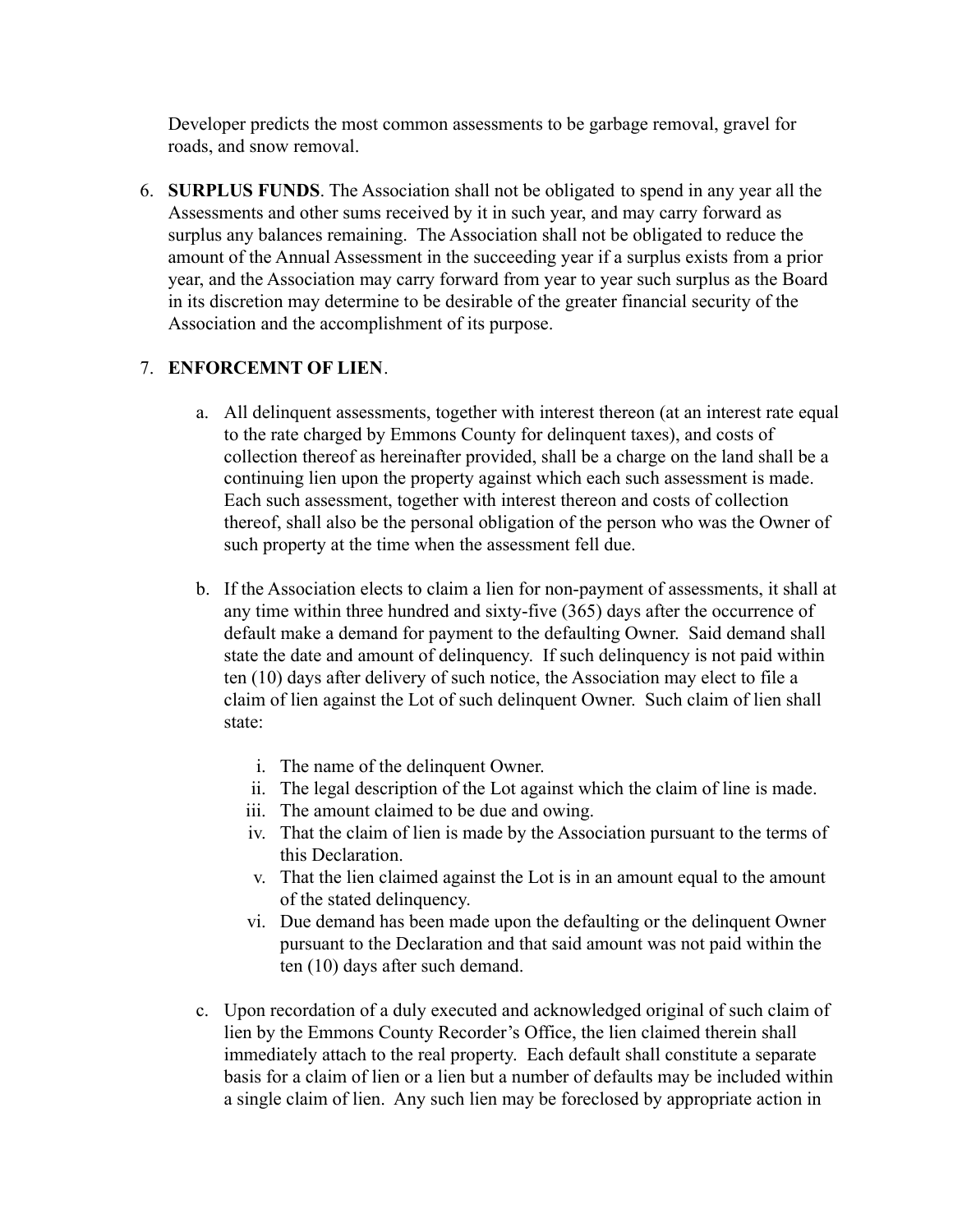court or in the manner provided by law for foreclosure of real estate mortgages pursuant to the statutes of the State of North Dakota. Sale or transfer of any Lot pursuant to foreclosure shall extinguish the lien of such assessments as to payments which become due prior to such sale or transfer. The lien of the assessments provided for above shall be subordinate to the lien of any previously-recorded mortgage or security instrument.

#### **ARTICLE VII**

#### **MAINTENANCE**

- 1. **AREAS OF ASSOCIATION RESPONSIBILITY**. The Association, or its duly delegated representative, shall be responsible for the management and maintenance of the roads, signage, mailboxes, common areas, common area docks and boat slips, perimeter landscape and entrances to the Property, and all improvements located thereon, except for any part thereof which any governmental entity is maintaining or is obligated to maintain. The Board shall be the sole judge as to the appropriate maintenance of all common areas. No Owner, resident or other person, except the Developer, shall construct or install any improvements on the common areas or alter, modify or remove any improvements situated on the common areas without the approval of the Board. No Owner, resident or other person shall obstruct or interfere with the Association in performance of the Association's management or maintenance of the common areas and improvements located thereon.
- 2. **LOTS**. Each Owner of a Lot shall be responsible for the maintenance of his Lot, and all buildings, landscaping or other improvements situated thereon. All buildings, landscaping and other improvements shall at all times be kept in good condition and repair. All grass, hedges, shrubs, vines, trees and plants of any type on a Lot shall be mowed, trimmed and cut at regular intervals so as to be maintained in a neat and attractive manner. Trees, shrubs, vines, plants, and grass which die shall be promptly removed and replaced with living foliage of like kind, unless different foliage is approved in writing by the Review Committee. No yard equipment, wood piles or storage areas may be maintained so as to be visible from neighboring property or streets. All Lots upon which no buildings, landscaping or other improvements have been constructed shall be maintained in a weed free and attractive manner.
- 3. **ASSESSMENT OF CERTAIN COSTS OF MAINTENANCE AND REPAIR** . In the event that the need for maintenance of and common areas is caused through the willful or negligent act of any Owner, his family, tenants, guests, or invitees, the cost of such maintenance shall be paid by such Owner to the Association upon demand and payment of such amounts shall be secured by the Assessment Lien.
- 4. **IMPROPER MAINTENANCE AND USE OF LOTS**. In the event any portion of any Lot is so maintained as to present a public or private nuisance, or as to substantially detract from the appearance or quality of the surrounding Lots or other areas of the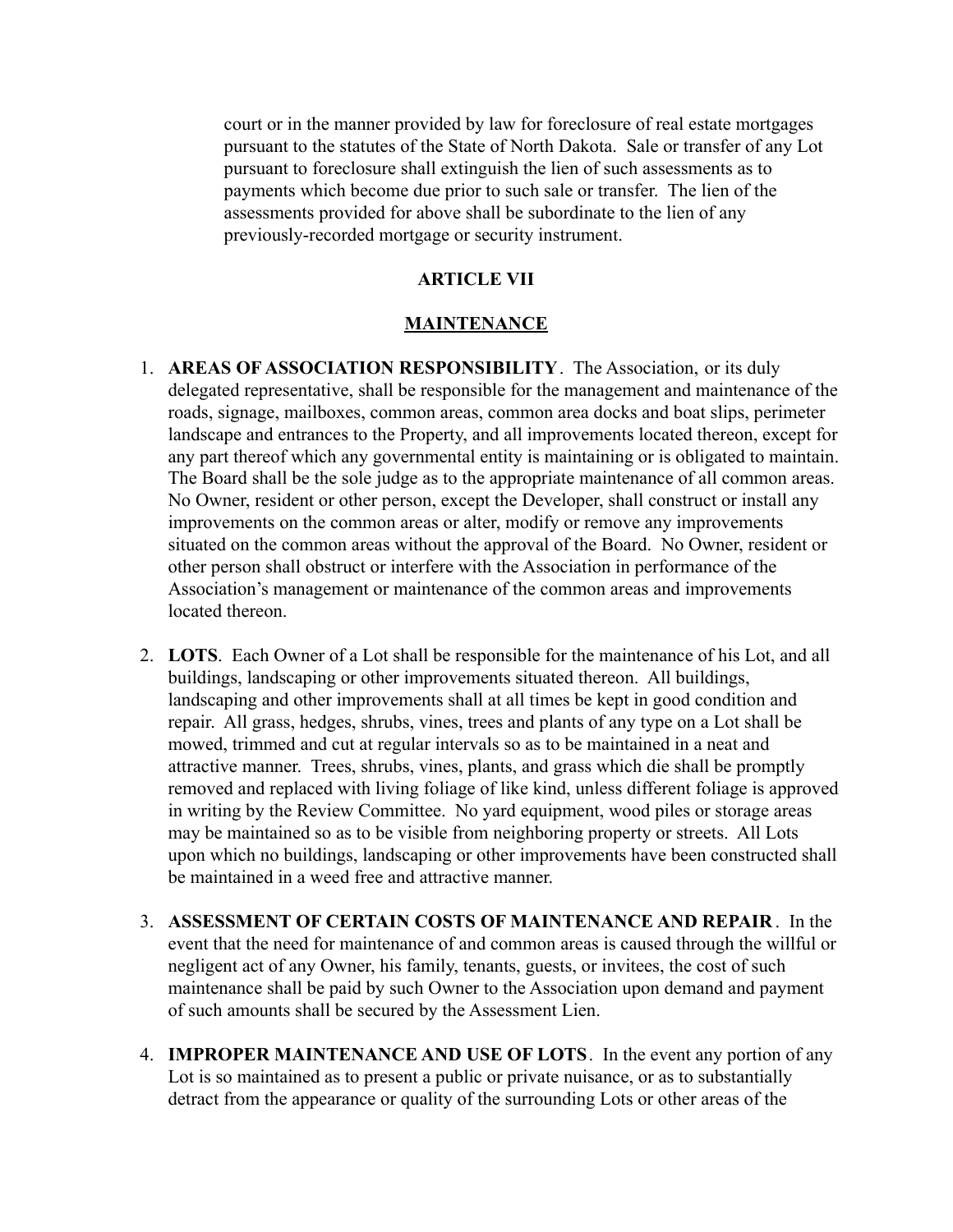development which are substantially affected thereby or related thereto, or in the event any portion of a Lot is failing to perform any of its obligations under the Association Documents, the Board may make a finding of such effect, specifying the particular condition or conditions which exist, and pursuant thereto give notice thereof to the offending Owner that unless corrective action is taken within fourteen (14) days, the Board may cause such action to be taken at said Owner's cost. If at the expiration of said fourteen-day period of time the requisite corrective action has not been taken, the Board shall be authorized and empowered to cause such action to be taken and the costs of doing so plus a fifteen (15%) percent administrative fee shall be paid by such Owner to the Association upon demand and payment of such amounts shall be secured by the Assessment Lien.

5. **COUNTY ROAD USE AGREEMENT**. The terms and conditions of the County Road Use Agreement, described below are hereby incorporated by reference, and the Association and the Owners are hereby bound by the terms set forth in the Road Use and Road Maintenance Agreement: By and Between Emmons County and Jon Richter, dated the  $2<sup>nd</sup>$  day of January, 2022, and recorded on the  $5<sup>th</sup>$  day of February, in Book 79 Miscellaneous, Page 50, as Document Number ?.

## **ARTICLE VII**

### **GENERAL PROVISIONS**

- 1. **ENFORCEMENT**. Except where the right to enforce the Restrictions contained in this Declaration is reserved to Developer, for any violation of the Restrictions, the Owner of any Lot shall have the right to sue for and obtain an injunction, preventative or mandatory, to prevent the breach of an obligation, or to enforce the performance of an obligation, or to maintain a legal action for damages against the offender. No Lot owner or other party may bring an action against Developer for Developer's failure to enforce a Restriction.
- 2. **WAIVER**. No delay or omission on the part of Developer or the owners of any Lots in the Premises in exercising any right, power or remedy herein provided, in the event of any breach of the Restrictions, shall be construed as a waiver thereof or acquiescence therein and no right of action shall lapse. No action may be brought or maintained by anyone whatsoever against Developer for its failure to bring any action for any breach of this Declaration.
- 3. **DURATION**. The Restrictions of this Declaration shall run with and bind the Premises and shall inure to the benefit of than be enforceable by heirs, devisees, successors and assigns for a term of thirty (30) years from the date this Declaration is recorded. After which time said covenants and restrictions shall be automatically extended for successive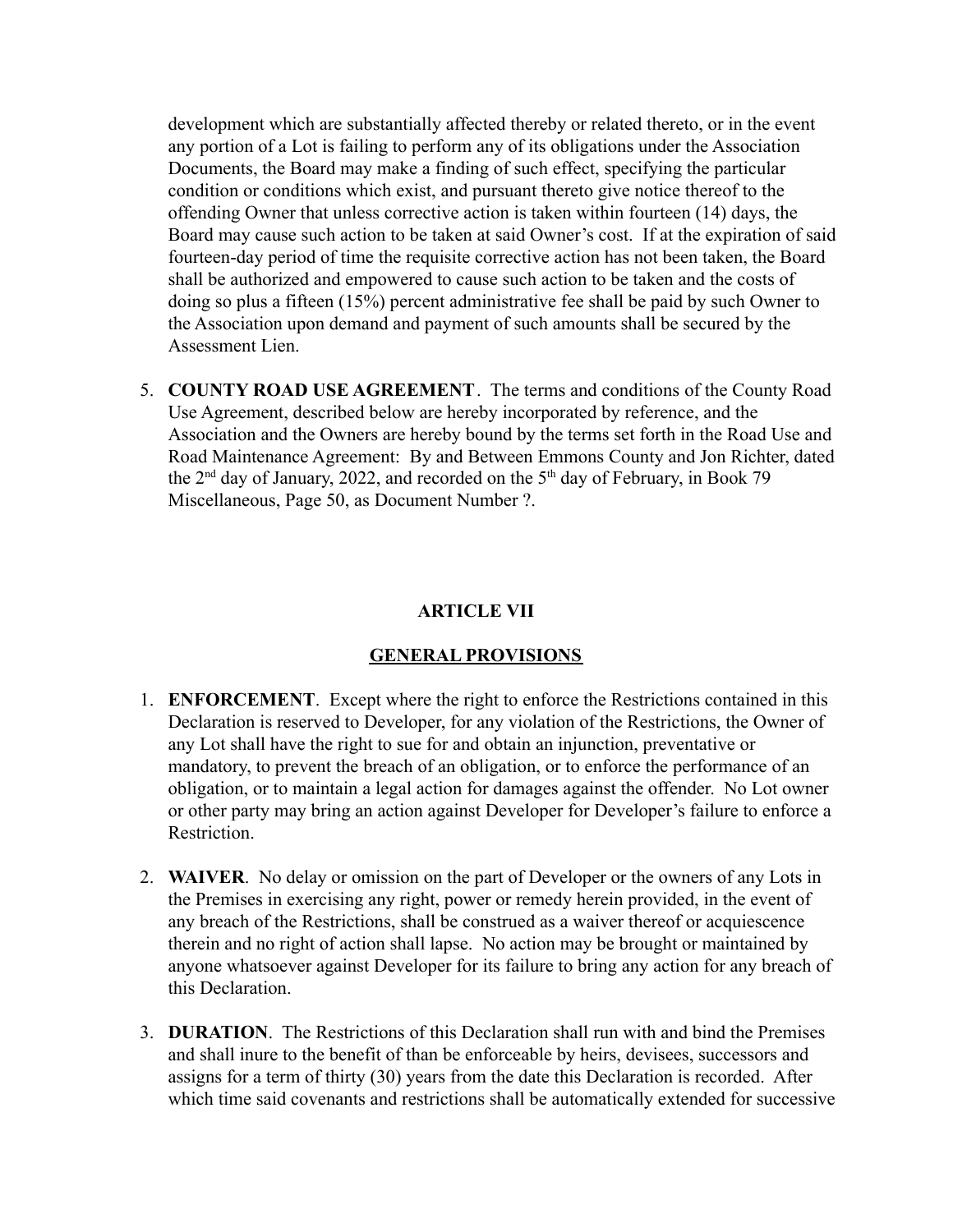periods of ten (10) years unless an instrument signed by a majority of the then Owners has been recorded, agreeing to modify this Declaration in whole or in part.

- 4. **COMPLIANCE WITH LAWS**. The Property shall be subject to any and all rights and privileges which the County of Emmons or State of North Dakota may have acquired through dedication or the filing or recording of maps or subdivisions plats as authorized by law. The covenants and restrictions herein created shall be in addition to, and not in substitution or replacement for any zoning ordinance, land use law, building code or other applicable law of the County of Emmons, State of North Dakota or other like municipality or governmental authority having jurisdiction over the Property.
- 5. **SEVERABILITY**. In the event any one or more of the foregoing covenants and restrictions is declared for any reason by a court of competent jurisdiction to be null and void, the judgment or decree shall not in any manner whatsoever affect, modify, change, abrogate, or nullify any of the Restrictions not declared to be void or unenforceable, but all of the remaining covenants and restrictions not expressly held to be void or unenforceable shall continue unimpaired and in full force and effect.
- 6. **AMENDMENTS**. This Declaration may be amended by Developer until it divests itself of the responsibility for architectural control. It shall be conclusively presumed that the Developer has not divested itself of responsibility for architectural control unless there is a sworn affidavit of record so stating. After that time, this Declaration may be amended by an instrument signed by the Owners of not less than eighty (80%) percent of the Lots. Any instrument amending, modifying or canceling this Declaration must be properly filed and recorded before it shall be effective.

# DECLARANT AND DEVELOPER

 $\mathcal{L}_\text{max}$ 

Jon Richter

STATE OF NORTH DAKOTA

COUNTY OF EMMONS

On this day of 2021, before me, a Notary Public in and for said county and state, personally appeared Dennis Hummel, known to me to be the person who is described in and who executed the within and foregoing instrument and acknowledged to me that he executed the same as the Developer and Declarant herein.

 $\begin{cases} . \\ . \end{cases}$